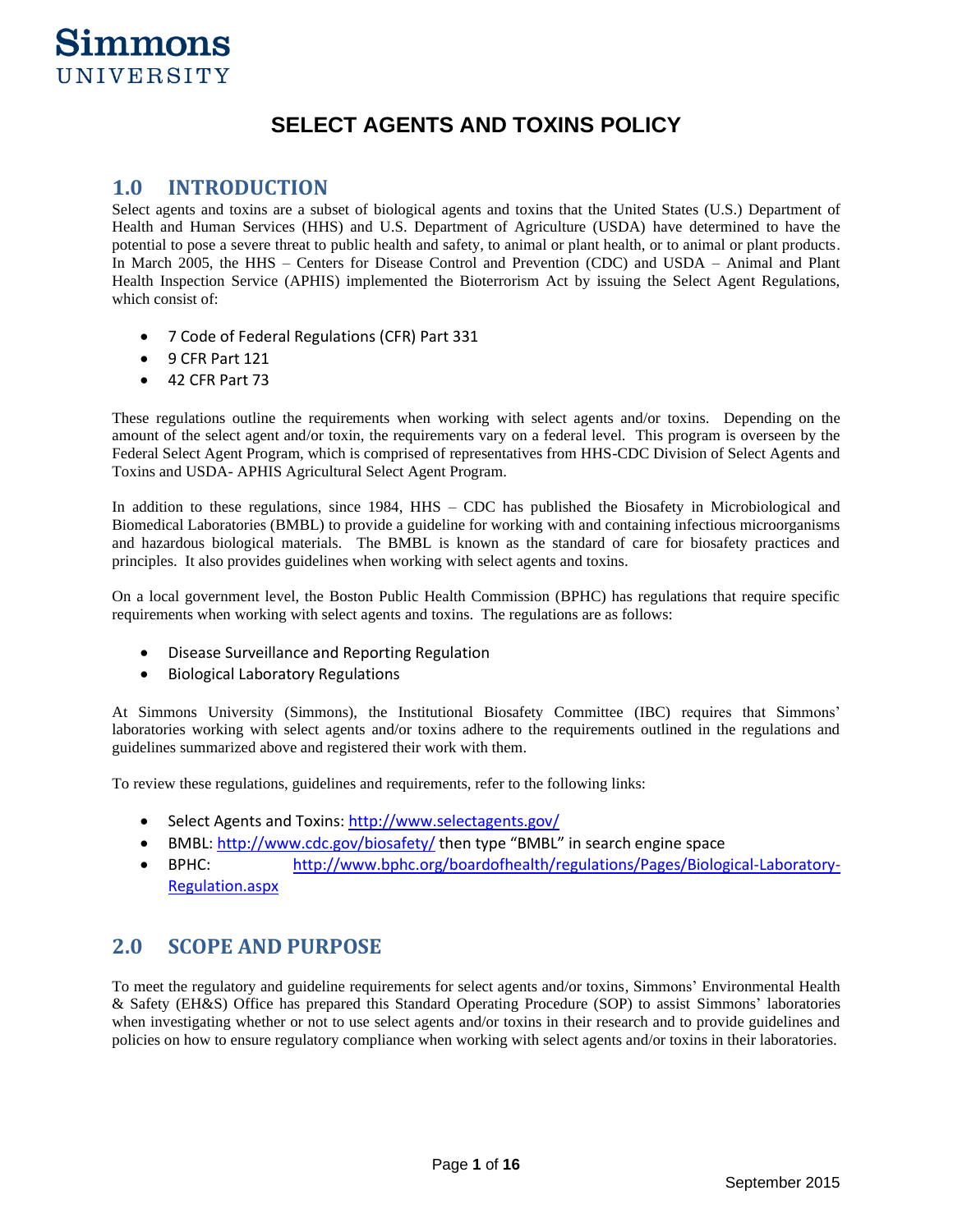## **3.0 RESPONSIBILITIES**

In order to ensure compliance with Simmons' obligation under the select agents and toxins' regulations, registrations, and guidelines; it is important that affected faculty, laboratory staff, and department administrators understand their responsibilities associated with ordering, preparing, handling, using, and disposing of select agents and/or toxins.

Depending on the amount, characteristic, and/or use of the select agent and/or toxin, a Responsible Official (RO) may be required for the laboratory and/or school. The RO is the individual designated by the registered entity with the authority and responsibility to act on behalf of the entity to ensure compliance with the select agent regulations. There can be only one RO at a registered entity at any given time. In the absence of the RO, a previously appointed and approved alternate Responsible Official (ARO) may assume the RO's responsibility and has the authority to act on behalf of the registered entity. The RO for Simmons is the Chair of the Biology Department.

The RO is permitted to authorize a person to work with a select agent and toxin as long as the work does not required additional administrative and engineering controls. The RO will notify the Institutional Biosafety Committee (IBC) via email when there is a change in the select and toxin program. If the select agent and toxin work requires a change in the administrative and/or engineering controls, then the IBC will meet to review the work.

This section also outlines the responsibilities for the laboratory staff and administrative departments, which assist departments with their select agents and/or toxins to ensure compliance with applicable regulations, registrations, and guidelines.

### **3.1 Faculty, Principal Investigators, Adjuncts**

Faculty, Principal investigators (PIs) and Adjuncts will be responsible for:

- Contacting the Biological Safety Officer (BSO) within the Simmons about their intent to use select agents and/or toxins in their laboratory **prior to ordering** the select agent and/or toxin.
- Managing the ordering, delivery, inventory, use, and disposal of select agents and/or toxins.
- Ensuring that select agents and/or toxins are registered with CDC/APHIs, BPHC, and/or the Institutional Biosafety Committee as applicable.
- Maintaining and using select agents and/or toxins in accordance with their applicable registration(s), the Institutional Biosafety Committee approval letter(s), and policies, procedures, and SOPs including this one.
- Developing a laboratory-specific SOP for select agents and/or toxins being used in their laboratory.
- Restricted access to the select agents and/or toxins only to users that are authorized to use select agents and/or toxins.
- Ensuring usage logs, purchase orders, and inventories are properly kept.
- Contacting the corresponding Simmons EH&S Office at 617-521-2525 to inform them that you need to dispose of select agents and/or toxins.
- Notifying the appropriate Simmons department(s) and/or regulatory agencies about unauthorized or suspicious persons; loss or compromise of keys, passwords, or combinations; loss or theft of select agents and/or toxins; and alteration of inventory records.

In the event that the Faculty, PIs or Adjuncts are on leave or are otherwise absent, they may designate another appropriate person within their laboratory to assume these responsibilities.

## **3.2 Laboratory Staff**

Affected laboratory staff will be responsible to adhering to the requirements outlined in tthe Institutional Biosafety Committee approval letter, and the policies and procedures outlined in this SOP. At a minimum, affected laboratory staff will: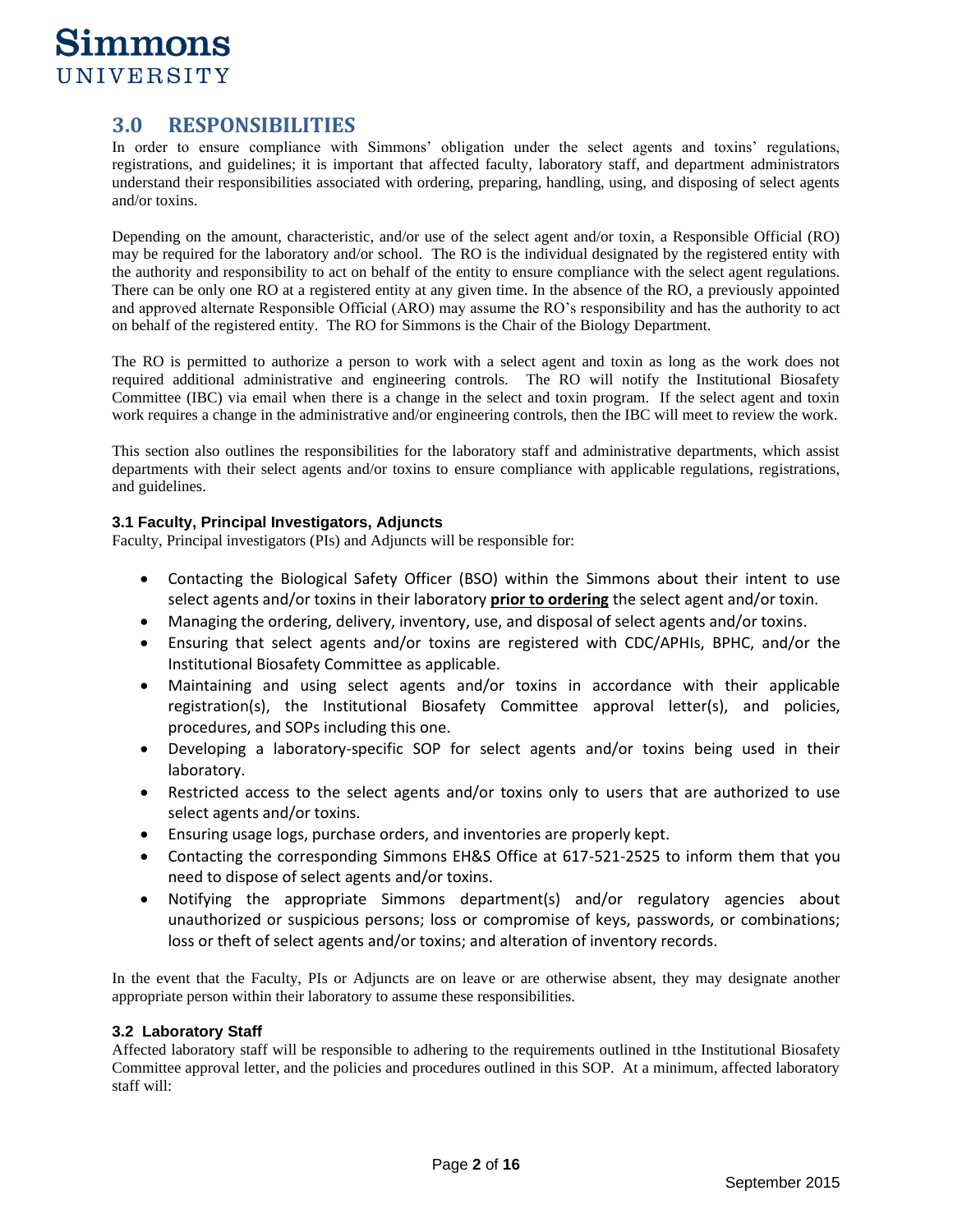

- Complete a Security Risk Assessment, if required to do so.
- Complete a training program about select agents and /or toxins.
- Report to their PI about unauthorized or suspicious persons; loss or compromise of keys, passwords, or combinations; loss or theft of select agents and/or toxins; and alteration of inventory records.

Laboratory staff authorized to work in areas where select agents and/or toxins are being stored and/or used will be known as Authorized Users.

### **3.3 Department Chairs**

Department chairs will assist faculty and laboratory staff in complying with the requirements provided in applicable registration(s), their approval letter(s), and policies, procedures, and SOPs including this one.

## **3.4 RO**

The registered entity must not only assign the RO the responsibility to ensure compliance with the select agent regulations, the entity must also ensure that it delegates to the RO sufficient authority to speak and act on behalf of the entity. A registered entity which fails to vest in its RO sufficient authority to ensure compliance with all of the requirements of the select agent regulations has failed in one of its primary responsibilities. The core responsibilities of and criteria to be the RO are that (s)he:

- Pass a security risk assessment (SRA) conducted by the Federal Bureau of Investigation (FBI), Criminal Justice Information Services (CJIS) and be approved by the Federal Select Agent Program.
- Is familiar with the select agent regulations to the extent that the RO can ensure that his or her entity is compliant with all of the requirements of the select agent regulations.
- Ensures compliance with the select agent regulations.
- Ensures that annual inspections are conducted for each laboratory and all other registered areas where select agents or toxins are stored or used in order to determine compliance with the requirements of the select agent regulations. The results of each inspection must be documented, and any deficiencies identified during an inspection must be corrected.
- Must have a physical (and not merely a telephonic or audio/visual) presence at the registered entity to ensure that the entity is in compliance with the select agent regulations and be able respond in a timely manner to onsite incidents involving select agents and toxins in accordance with the entity's incident response plan.

### **3.5 Simmons' EH&S Office**

The Simmons EH&S Office will:

- Conduct annual inspections of laboratories working with select agents and/or toxins.
- Provide inspection summary reports including corrective action recommendations to the PI, laboratory safety contact, department administrator, and/or RO/ARO.
- Provide informational materials to assist PIs, laboratory staff, department administrators, and ROs/AROs to ensure compliance with applicable regulations, registrations, the PI's COMS approval letter, and the policies and procedures outlined in this SOP.
- Assist with risk assessments for select agent(s) and/or toxin(s) including the SRA.
- Assist with the disposal of select agents and/or toxins and providing options for proper disposal.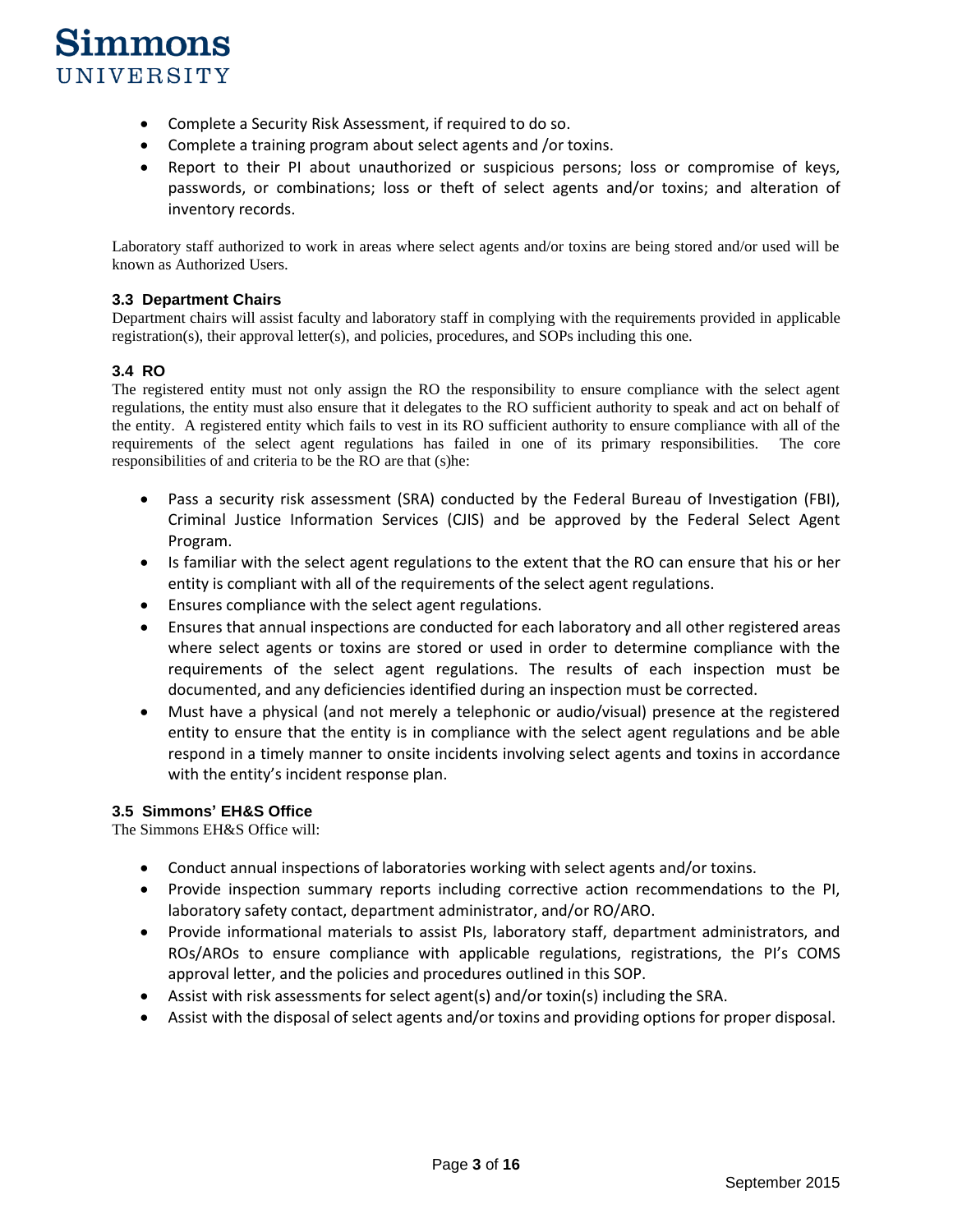

#### **3.6 Public Safety**

Public Safety will assess the laboratory in meeting the physical security requirements when working with select agents and/or toxins and assist the laboratory in meeting these requirements. Examples of physical security include locked doors, personalized key cards, pin numbers, and/or biometrics for access. In addition, the Security Office or Department will assist in investigations

In addition, they will help enforce this policy in laboratories working with select agents and/or toxins and support investigations regarding theft or loss of select agents and/or toxins, and damaged or unknown packages.

## **4.0 REGISTRATIONS**

The registration process is dependent on the amount, characteristic, and/or use of select agent and /or toxin being proposed for the research and whether or not the exclusions provided in the following regulations apply to the research:

- 7 CFR Part 331
- 9 CFR Part 121
- 42 CFR Part 73

All Simmons laboratories working with select agents and/or toxins are required to complete Institutional Biosafety Committee registration.

**NOTE:** PIs or designees should contact the IBC about their intent to use select agents and/or toxins to ensure the proper registrations are obtained prior to ordering the select agents and/or toxins.

### **4.1 Non-Excluded**

Laboratories proposing to work with select agents and/or toxins, which are not excluded from the federal regulations provided above, must apply for a certificate of registration to the HHS/CDC or USDA/APHIS not both. **It is illegal to possess and/or use select agents and/or toxins, which are not excluded, without registering with the appropriate agency first.** Below are the guidelines to determine where to submit the federal registration:

- HHS select agents and toxins (see 42 CFR 73.3) Submit the completed form to CDC.
- USDA Veterinary Services select agents and toxins and/or "USDA Plant Protection and Quarantine select agents and toxins (see 9 CFR 121.3, 7 CFR 331.3) – Submit the completed form to APHIS.
- Any combination of "HHS select agents and toxins," "USDA VS select agents and toxins," "USDA PPQ select agents and toxins," and "Overlap select agents and toxins" (see 42 CFR 73.4 and 9 CFR 121.4) – Submit the completed form to either CDC or APHIS, but not both.

In addition, the laboratory will be required to submit a permit application to BPHC depending on the location(s) of the laboratory.

### **4.2 Excluded**

If the amount, characteristic, and/or use of the select agent and/or toxin meet(s) the definition of exclusion by the federal regulations, then the laboratory will be only required to register with the IBC and BPHC.

One exclusion example: The amount of the select agent and/or toxin doesn't exceed a certain amount. Refer to Table 1, which provides the excluded amounts for select agents and/or toxins commonly used at Simmons as provided in 42 CFR 73.3.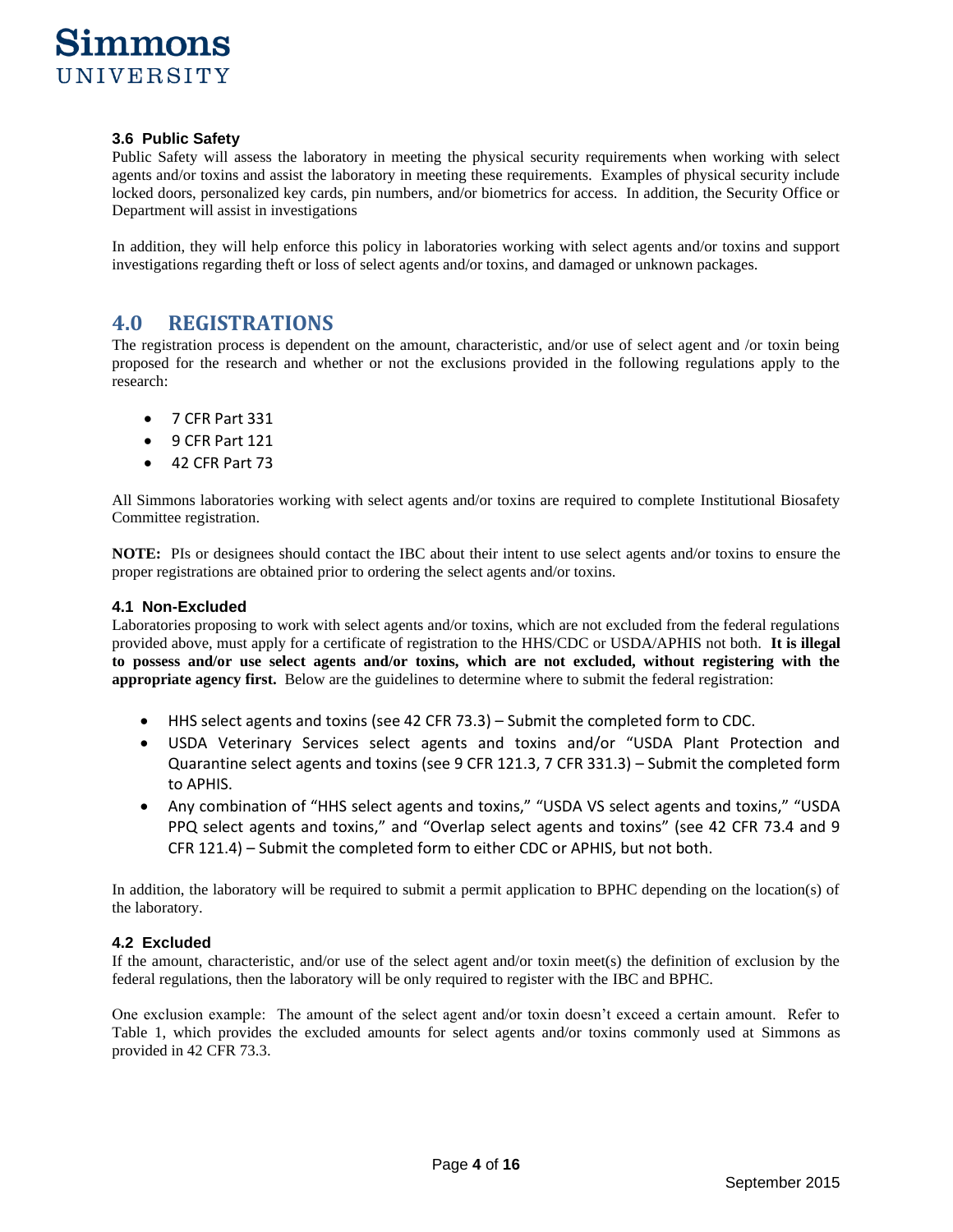| Table 1 - Excluded Amounts   |                                                      |  |  |  |
|------------------------------|------------------------------------------------------|--|--|--|
| <b>Select Agent or Toxin</b> | <b>Excluded Amount</b><br>(as viewed on $08/19/14$ ) |  |  |  |
| Saxitoxin                    | $\leq 100$ mg                                        |  |  |  |
| Tetrodotoxin                 | $\leq 100$ mg                                        |  |  |  |

## **5.0 Security and Storage**

"*One of the fundamental elements of the select agent regulations is to keep select agents and toxins out of the possession of individuals who might intend to misuse them. The Federal Select Agent Program works closely with Department of Justice's (DOJ) Federal Bureau of Investigation (FBI), Criminal Justice Information Service (CJIS) to identify those individuals who are prohibited from access to select agents and toxins based on the restrictions identified in the U.S. Patriot Act".* (Source viewed on August 19, 2014: [http://www.selectagents.gov/sra.html\)](http://www.selectagents.gov/sra.html)

An inventory control system should be implemented to account for the select agent and/or toxin upon entry into a laboratory, during use, and upon disposal. See Section XII for details.

During the Security Plan process, the following should be reviewed:

- Physical security
- Data and informational technology system security
- Security policies for personnel
- Policies for accessing select agent areas
- Specimen accountability
- Receipt of select agents into the laboratory
- Transfers or shipping of select agents from the laboratory
- Emergency Response Plan
- Reporting of incidents, injuries, and breaches

### **5.1 Non-Excluded**

To accomplish this task, laboratories working with non-excluded select agents and/or toxins are required to complete SRAs (individual and site-specific) and a Security Plan.

For each individual listed in the certificate of registration application, a SRA form must be completed and submitted to the FBI. Individuals approved by the FBI will be known as "Authorized Users".

The site-specific risk assessment includes:

- Agent-specific risk assessment
- Threat assessment
- Vulnerability assessment
- Graded protection determination

Please refer to the Security Plan for your laboratory for details.

#### **5.2 Excluded**

PI or designee must ensure that the following requirements are met for select agents and/or toxins, which met the one of the criteria for exclusion.

- Consolidate work areas, if possible.
- Keep secure under lock and key.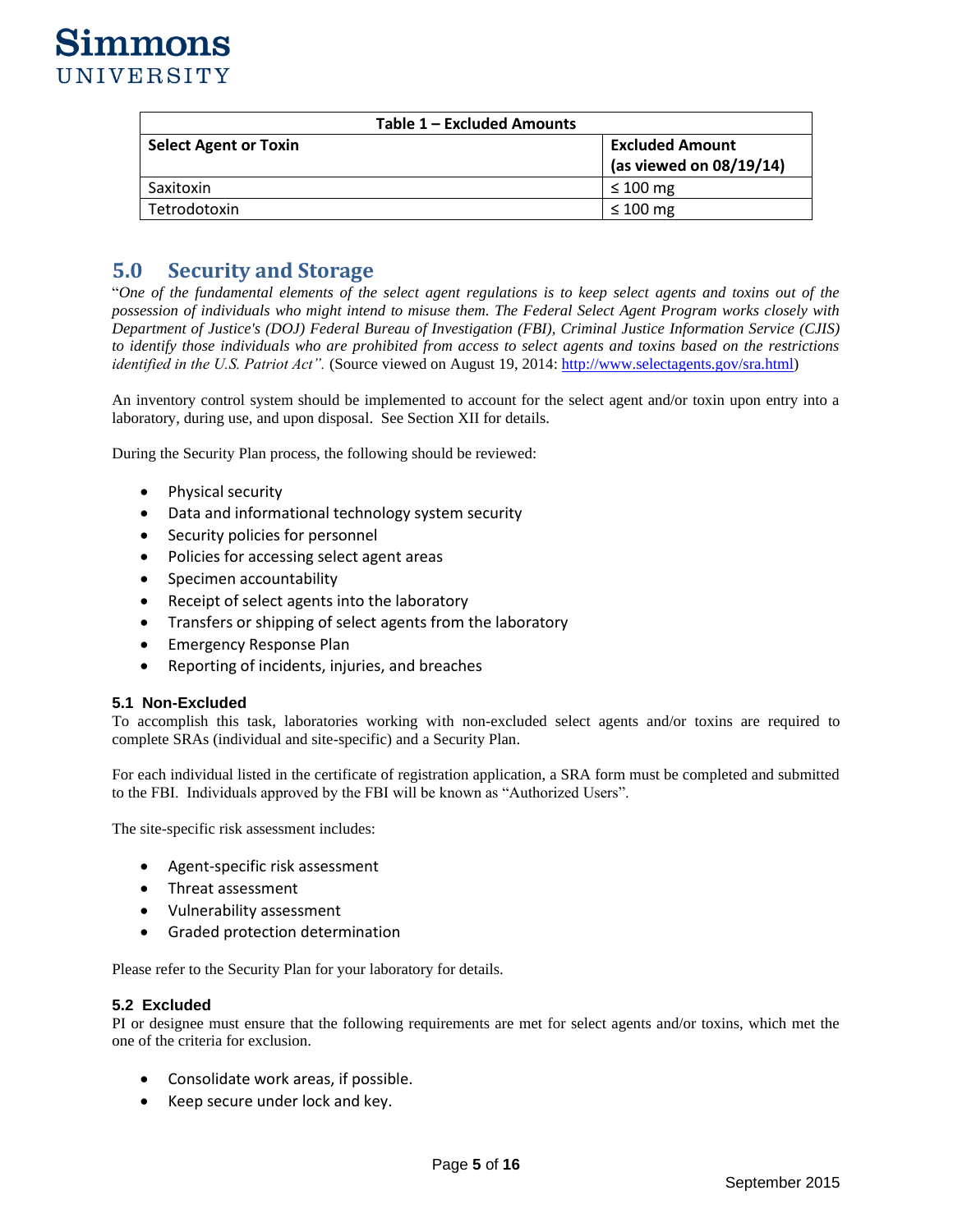- Ensure access is restricted to laboratory members, who are authorized to use the select agent(s) and/or toxin(s) (a.k.a., Authorized Users) and to perform work in this area.
- Lock select agent areas when unoccupied.

### **5.3 Storage**

Containers of select agents and /or toxins and their aliquots should be stored in locked cabinets, locked refrigerators, or safes in locations when they are not in direct view of a laboratory worker, who is an Authorized User. When storing in a refrigerator or freezer, use lock boxes. Access is a key element in providing security for select agents and/or toxins.

### **5.4 Designated Areas**

Experiments using select agents and/or toxins should be done only in designated rooms with controlled access and at pre-determined bench top areas. When select agents and/or toxins are in use, a sign stating "TOXINS IN USE – AUTHORIZED PERSONNEL ONLY" should be posted at the entrance to the area or the bench top area.

### **5.5 Visitors**

Visitors include personnel from universities, contractors, students, research fellows, visiting scientists, laboratory visitors, trades professionals, delivery personnel, etc. who, due to the duration of stay or nature of the work performed on site, is not provided with regular access to the laboratory using select agents and/or toxins. Visitors are escorted at all times in restricted (non-public) areas by an individual who has a complete and approved background investigation, access authorization, and a need-to-know. Visitors are expected to wear a visitor badge, sign all visitor logs, remain with their escort, and follow all facility policies and procedures, while in the laboratory.

## **6.0 PURCHASING AND TRANSFERS**

Once the PI or designee receives the appropriate registrations (See Section 4.0), then the PI or designee is able to order the select agents and/or toxins. The purchase order or other paperwork associated with purchasing the select agents and/or toxins should be maintained by the laboratory.

If the PI or designee requires that a non-excluded select agent and/or toxin be transferred to another PI or designee, then the following conditions must be met:

- The sender and recipient must be registered to possess, use, or transfer the select agent and/or toxin.
- The transfer must meet the requirements specified the section entitled "Transfers" in 7 CFR 331, 9 CFR 121, and 42 CFR 73.
- If transferring outside the U.S., then the shipment must adhere to the International Air Transport Association (IATA) Dangerous Goods Regulations (DGRs) and/or the country's import requirements, if applicable.
- The appropriate paperwork must be submitted to the APHIS/CDC for transfer authorization prior to the transfer.
- The person conducting the packaging is an individual approved by the HHS Secretary or Administrator.
- The sender/recipient must be trained in and comply with applicable shipping laws and regulations including but not limited to U.S. Department of Transportation (DOT) Hazardous Materials Regulations and IATA DGRs.
- The recipient is an individual approved by the HHS Secretary or Administrator to have access to the select agent and/or toxin.
- The recipient must submit a completed APHIS/CDC form within two business days of receipt of the select agent and/or toxin.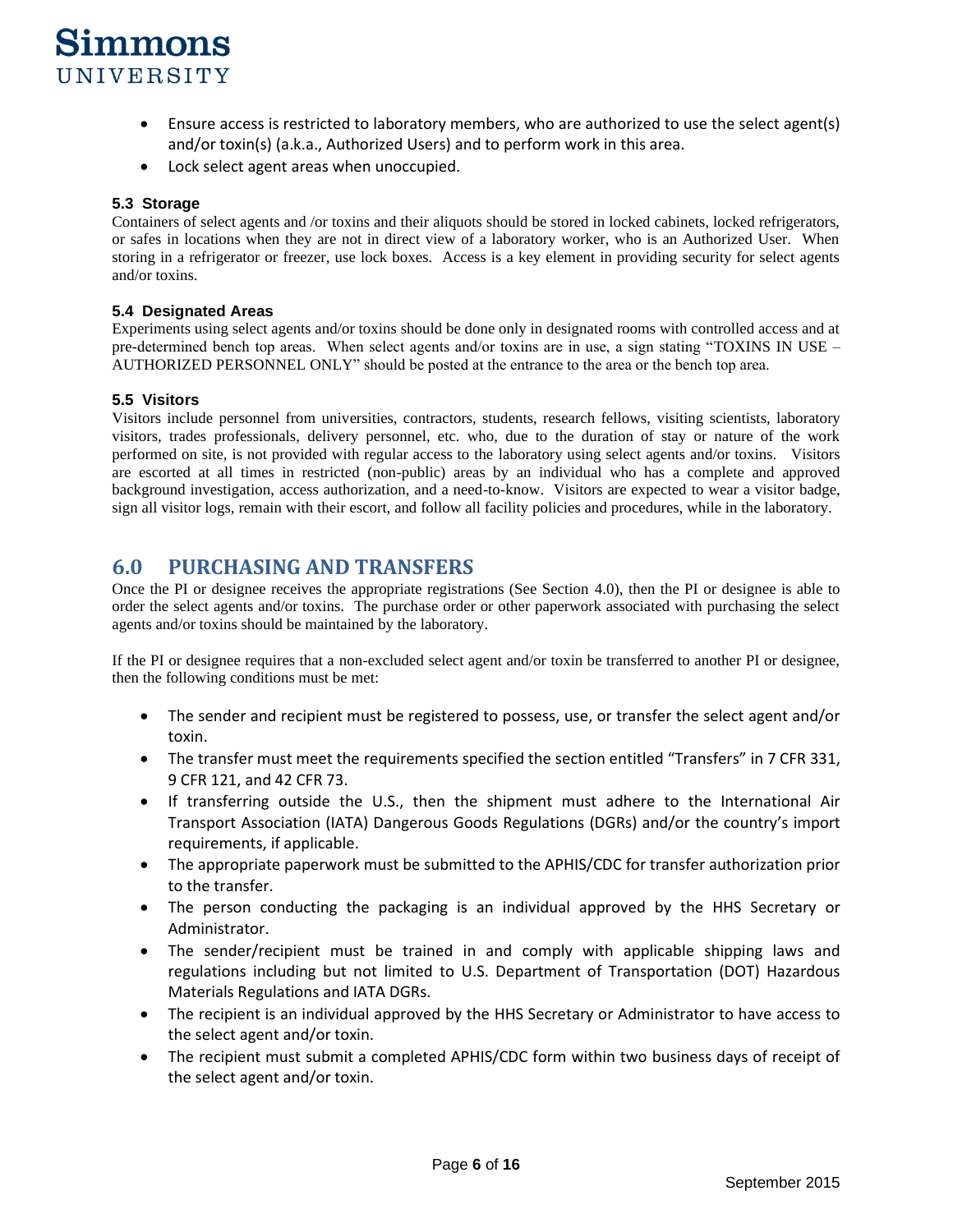- The recipient must notify APHIS or CDC if the select agent and/or toxin has not been received within 48 hours after the expected delivery time, or if the package containing the select agent and/or toxin has been damaged to the extent that a release of the select agent and/or toxin may have occurred.
- An authorization for a transfer shall be valid only 30 calendar days after issuance unless the authorization becomes null and void if any facts supporting the authorization change.

If the select agent and/or toxin is excluded, then the PI or designee must:

- Transfer the amount only after due diligence and documents demonstrate that the recipient has a requirement in a peaceful purpose (e.g., research, **prophylactic)** to handle or use the select agent and/or toxin.
- Report to CDC if (s)he becomes aware of a known or suspected violation of applicable laws and regulations associated with the transfer.

Below are some guidelines about transferring select agents and/or toxins.

- Package, label, and transport select agents and toxins in accordance with applicable shipping laws and regulations including but not limited to DOT Hazardous Materials Regulations and IATA DGRs.
- Ensure required permits (e.g., CDC, USDA, DOT, IATA, Department of Commerce) are obtained before select agents and/or toxins are prepared for transport.
- Decontaminate contaminated and possible contaminated materials before they leave the laboratory area.
- Avoid hand-carrying select agents and/or toxins when transferring them to other external facilities located nearby.

## **7.0 RECEIVING SELECT AGENTS AND/OR TOXINS**

When receiving select agents and/or toxins, the following are recommended to maximize safety and minimize security hazards:

- Ensure a person trained and authorized receives the select agent and/or toxin package.
- If a package is damaged or is unknown, notify the PUBLIC SAFETY.
- Use engineering controls (e.g., chemical fume hoods, biosafety cabinets) when opening packages containing specimens, bacterial or virus isolates, or toxins.

## **8.0 RISK ASSESSMENT AND LAB-SPECIFIC SOP**

A risk assessment should be performed for each experiment involving a select agent and/or toxin unless the experiments are the same. The IBC recommends that a member of their staff assist the laboratory with this assessment. If the experiment process and/or hazard(s) associated with the experiment change, then another risk assessment should be performed. Appendix A provides technical information associated with select agents and toxins commonly used in a laboratory setting at Simmons. Please use this document to conduct this risk assessment and help with the development of the Lab-Specific SOP.

This assessment should: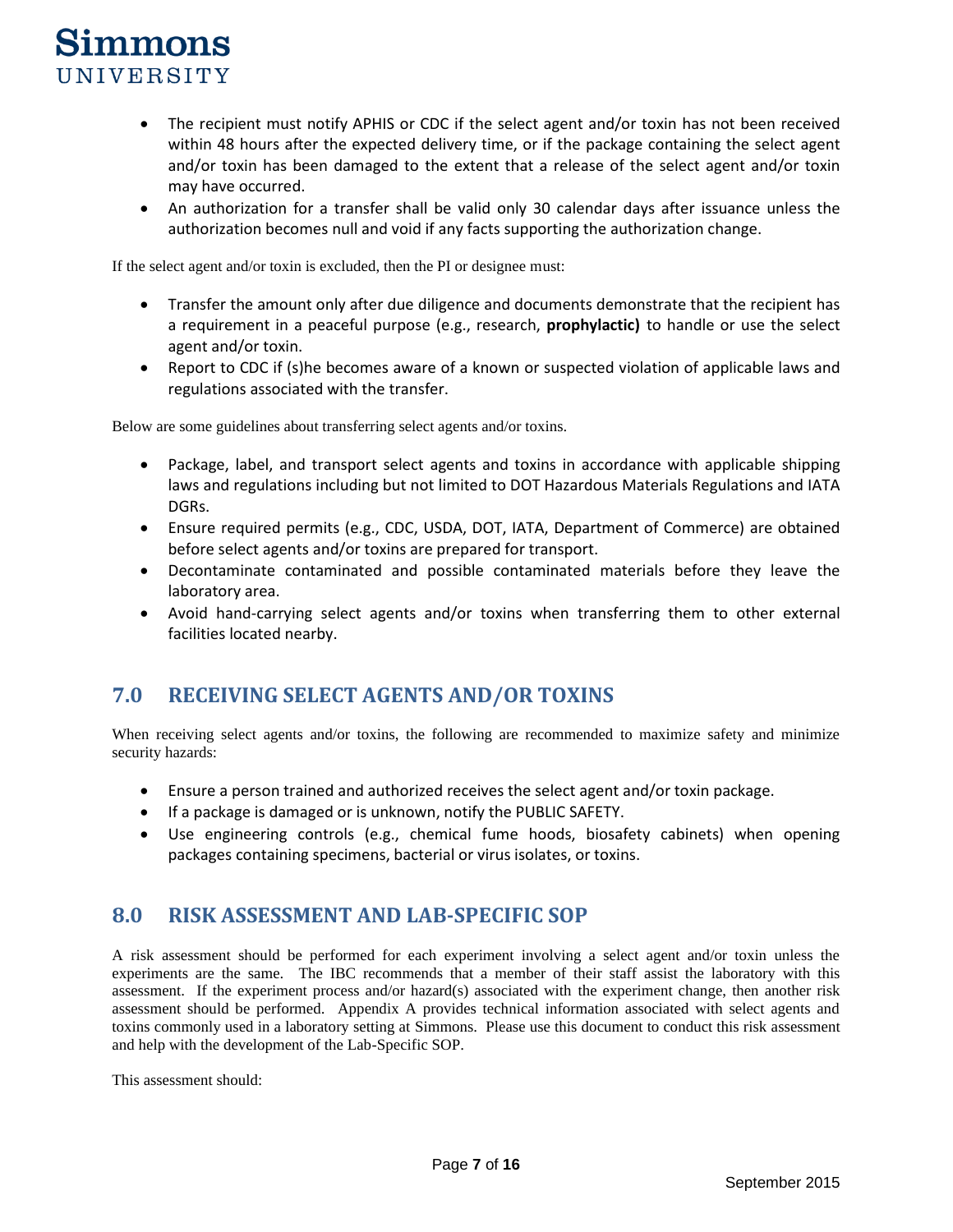- Be used to develop a Lab SOP for select agent and/or toxin use in a laboratory.
- Review the Safety Data Sheets (SDSs) for the select agents, toxins, biological materials, and/or hazardous chemicals being used in the experiment.
- Cover from when the select agent and/or toxin enter the laboratory until it is disposed of, consumed in an experiment, rendered inactive by other means, and/or destroyed.
- Review animal work with the select agent and/or toxin, if applicable, and
- Be documented and maintained by the laboratory.

Based on the risk assessment, a Lab SOP should be developed by the PI or designee and consist of the following, at a minimum. This Lab SOP should be reviewed by a representative from the Simmons EH&S Office prior to implementation.

- **Title of Procedure**  Should indicate the specific chemical, task or experiment for which it was written.
- **Description -** Include a general description of what activities are covered under this procedure. List any specific examples of when the procedure must be implemented or any exemptions when the procedure is not required. If authorization for this procedure is limited to designated staff, that fact should be noted in this section.
- **Procedure –** Enumerate or list the safety steps to be followed in performing the procedure. The steps should be sufficiently detailed, and should include any prohibited activities or any potentially dangerous conditions.
- **Potential Hazards**  Complete the hazard description table for each of the principal materials utilized in this procedure. SDSs, when available, should be obtained and attached to the procedures template. Many operations can result in secondary materials or hazardous byproducts. A discussion of these materials should be included in this section if they represent a significant, but different hazard than the other materials.
- **Engineering/Ventilation Controls**  Identify the engineering controls, such as lab chemical fume hoods, implemented to minimize exposures to hazardous materials and processes.
- **Additional Precautions** Indicate and describe any management approvals, medical surveillance, training or specific permits that must be obtained in order to conduct this procedure. Questions regarding applicability of these categories should be directed to the lab safety representative/officer or EH&S.
- **Safety References**  Additional safety information, including SDSs and other information. Add any lab-specific information, as appropriate.
- **Waste Disposal**  Refer to Section XI of this SOP. As appropriate, list any additional equipment, supplies or procedures that are unique to the referenced materials or operations.
- **Emergency Procedures**  List any additional emergency equipment, supplies or procedures that are unique to the referenced materials or operations.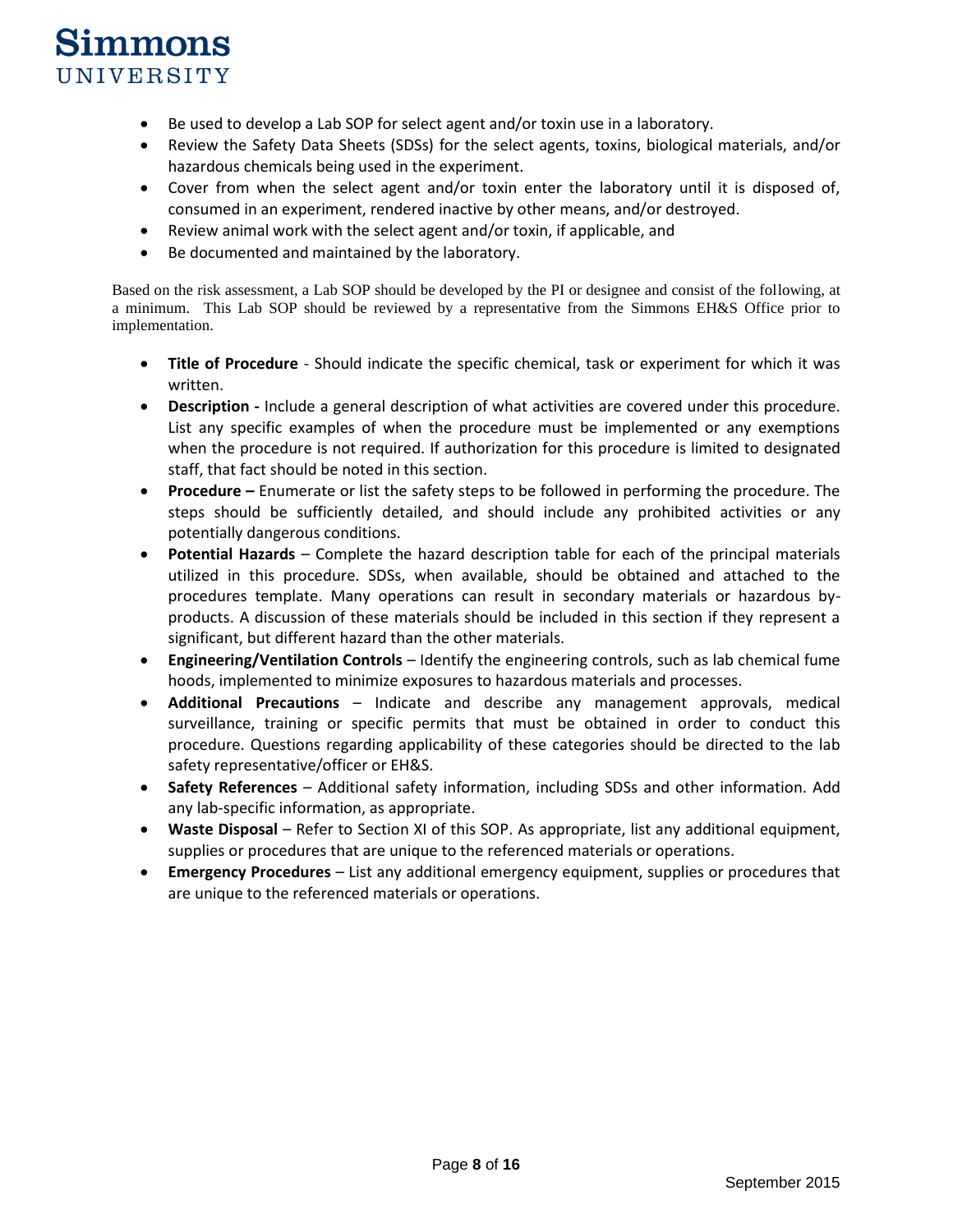## **9.0 TRAINING**

The PI or designee must ensure that laboratory members working with select agents and/or toxins are trained so they:

- Are comfortable performing the experiment;
- Know the hazard(s) associated with the experiment and with each select agent and/or toxin used in the experiment;
- Are familiar with the Lab SOP;
- Understand how to use the PPE and engineering control associated with the experiment;
- Know how to decontaminate, inactivate, destroy, and dispose of the select agent and/or toxin;
- Report any theft, suspected theft, loss, release, and exposure associated with select agents and/or toxins in a timely manner;
- Notify the appropriate authorities when an unauthorized person is in the designated area; and
- Know the procedures when there is an emergency (e.g., exposure, spill).

This training should be documented by the PI or designee. Inexperienced staff requires direct oversight until they are able to demonstrate that they know the proper techniques to perform the experiment.

## **10.0 LABORATORY USE GUIDELINES**

The requirements for work with select agents and/or toxins will be outlined in the risk assessment performed by BSO and IBC, in their approval letter, and the Lab SOP. Laboratory members working with the select agents and/or toxins must follow the requirements outlined in this SOP, the IBC letter and the Lab SOP.

Depending on the experiment, the laboratory use guidelines will vary. These guidelines are implemented to prevent an exposure to a select agent and/or toxin, prevent an accidental spill, and remove contamination when working with select agents and/or toxins. Below are some guidelines:

- Eliminate or minimize work with dry select agent and/or toxin. If working with dry select agent and/or toxin, then:
	- $\circ$  Use "Static-free" disposable gloves if the select agent and/or toxin is/are subject to spread by electrostatic dispersal.
	- o Inject the solution into the container via the septum.
	- o Do not pour the dry select agent and/or toxin out of the container.
- Order select agent and/or toxin in liquid form.
- Transport select agent and/or toxin solutions in leak/spill-proof secondary containers.
- Select the appropriate personal protective equipment (PPE) based on the potential exposure to hazards during the experiment.
- Don the appropriate PPE prior to the experiment and wear throughout the experiment until the destruction and/or disposal activities are done.
- Select gloves that are impervious to the select agent and toxin including the diluents or solvents used to make aliquots or working solutions.
- If there is a splash or droplet hazard, wear safety glasses and disposable respirator or a face shield. If using a disposable respirator, then contact the Simmons EH&S Office at 617-521-2525 to determine whether or not additional requirements apply to the use of this disposable respirator.
- Conduct work in designated areas of the engineering control (e.g., chemical fume hood or biosafety cabinet).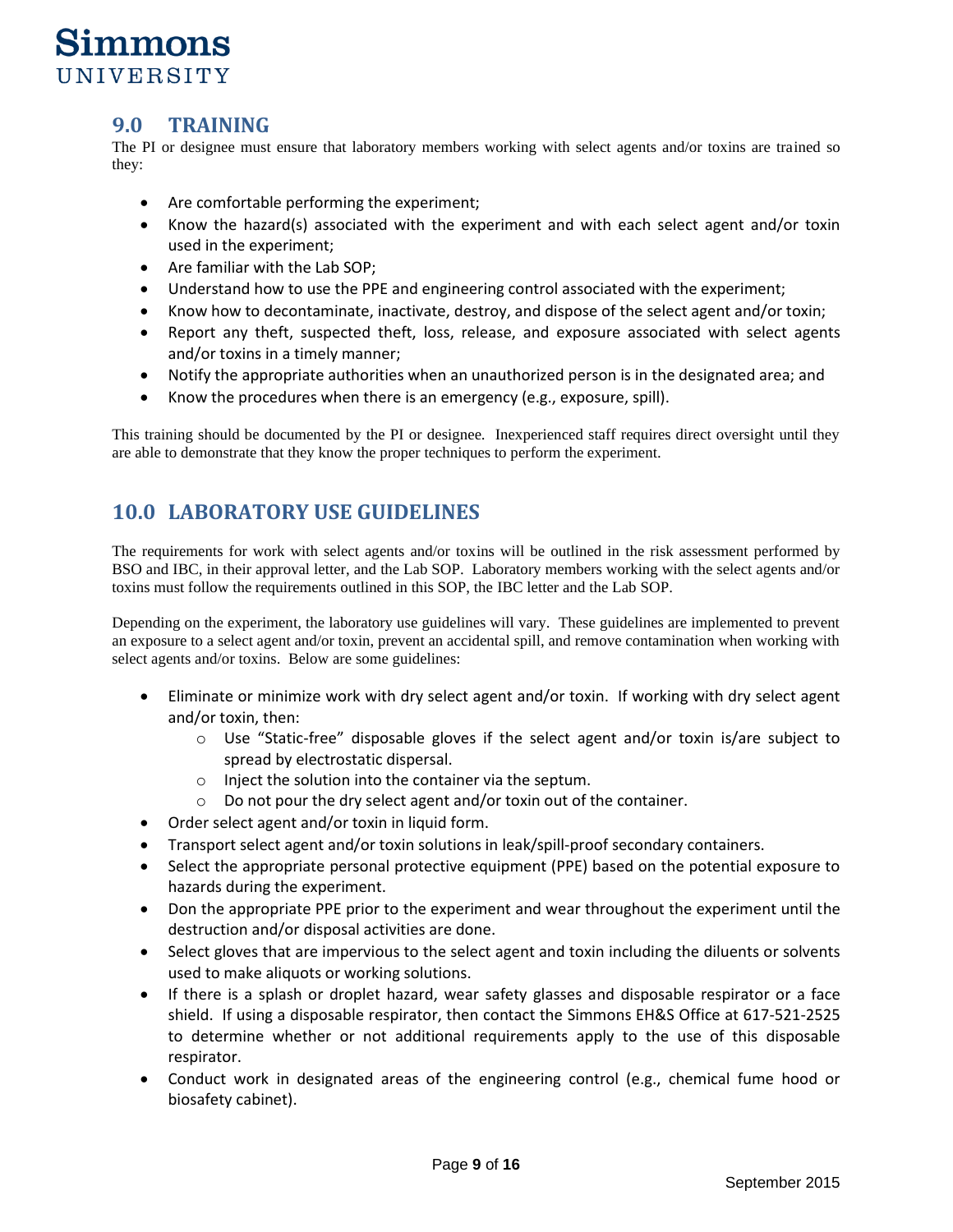- Ensure that the engineering control is functioning properly (e.g., providing inward airflow) and has the appropriate filters (e.g., **High-efficiency particulate air** [HEPA]), if applicable, prior to initiating work.
- While a select agent or toxin is being used in an engineering control, post a sign on the engineering control indicating that "TOXINS IN USE – DO NOT USE UNLESS AUTHORIZED TO USE". This sign should remain on the engineering control until the engineering control is properly decontaminated.
- Eliminate the possibility of generating toxin aerosols.
- Reduce or eliminate the use of sharps (e.g., needles, glass Pasteur pipettes) and glassware to minimize the risk of cuts, injury, and/or exposure.
- Enclose gas chromatography columns under pressure with a plastic water jacket or other secondary container.
- Ensure that vacuum lines are protected with the appropriate filter (e.g., hydrophobic, HEPA) to prevent select agents or toxins from entering the vacuum line.
- Centrifuging select agents or toxins and/or their aliquots should be performed using sealed, thick-walled tubes in safety centrifuge cups or sealed rotors.
- Open equipment used with select agents and/or toxins in the appropriate engineering control.
- Routine clean equipment prior to and after using it with select agents and/or toxins.
- Decontaminate secondary containers, bench tops, work surfaces within the engineering control, and/or the interior of the engineering control prior to and after each use of select agent or toxin.
- Dispose, destroy, or deactivate the select agents, toxins, and/or aliquots containing select agents and/or toxins once the laboratory is done using them. Refer to Section XI for details.

## **11.0 DECONTAMINATION, INACTIVATION, DESTRUCTION, AND DISPOSAL**

Once the laboratory is done using the select agent and/or toxin, the remaining select agent and/or toxin and aliquots containing the select agent and/or toxin must be inactivated, destroyed, and/or disposed of. In addition, the equipment, secondary containers, bench tops, work surfaces within the engineering control, and/or the interior of the engineering control should be decontaminated prior to and after each use of select agent or toxin. The methods for decontamination, inactivation, destruction, and disposal are provided below.

## **11.1 Decontamination and Inactivation**

The method for decontamination and/or inactivation is dependent on several conditions including but not limited to: pH, temperature, ionic strength, and whether or the select agent and/or toxin is susceptible to heating or the specific chemical. Inactivation procedures should be validated using specific toxin bioassays before it can be assumed that the procedure is 100% effective. Refer to Table 2 for a list of physical and chemical inactivation methods for select agents and/or toxins commonly used in Simmons laboratories.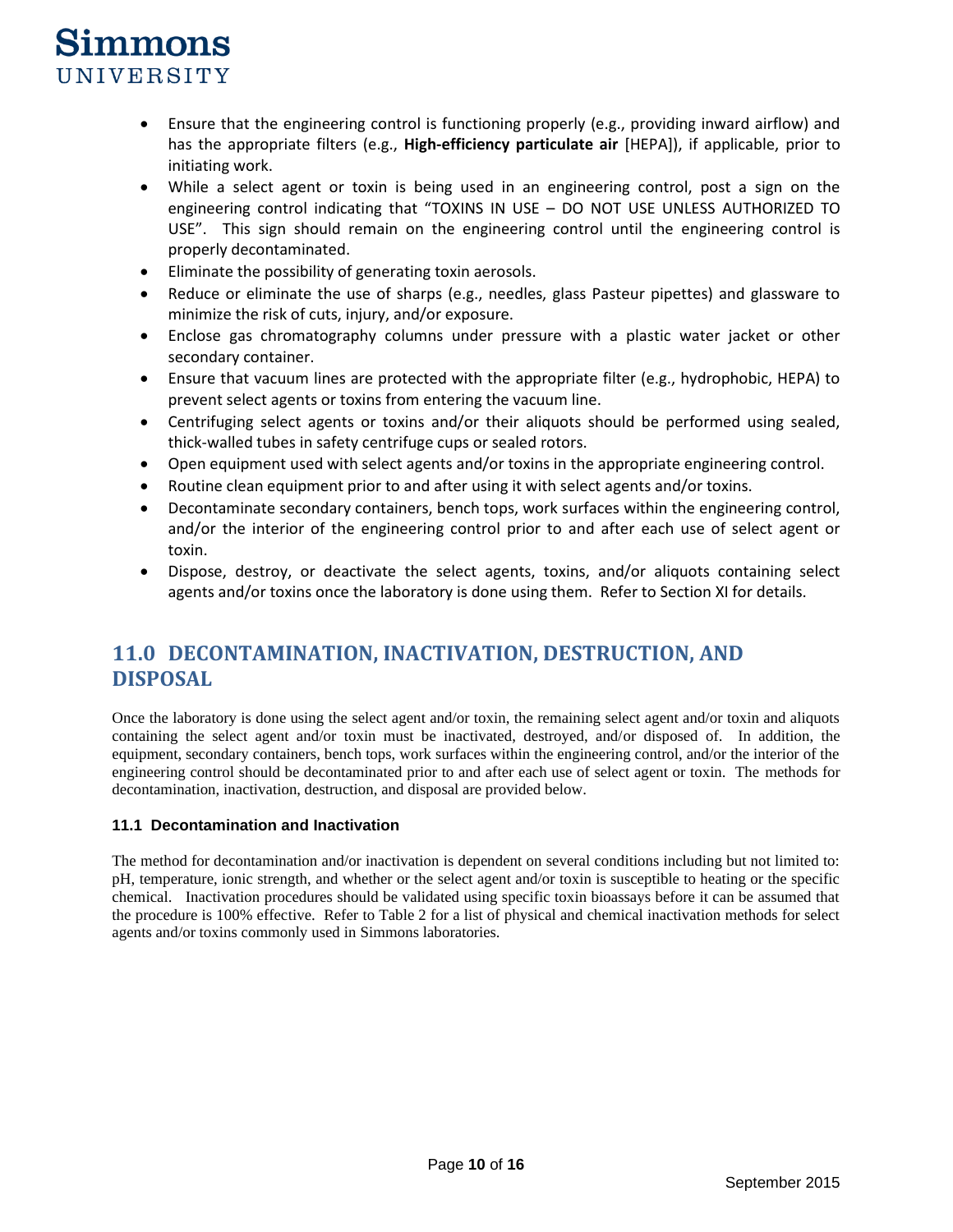

| Table 2 – Physical and Chemical Inactivation Methods |                         |              |             |                    |                 |  |  |  |
|------------------------------------------------------|-------------------------|--------------|-------------|--------------------|-----------------|--|--|--|
| <b>Select Agents and/or Toxins</b>                   |                         |              |             |                    |                 |  |  |  |
| <b>Select Agent/Toxin</b>                            | Autoclave               | <b>NaOCI</b> | <b>NaOH</b> | NaOCI + NaOH       | <b>Comments</b> |  |  |  |
|                                                      | (1 hour at 121°C liquid |              |             |                    |                 |  |  |  |
|                                                      | cycle slow exhaust)     |              |             |                    |                 |  |  |  |
| Saxitoxin                                            | No.                     | $\geq 0.1\%$ | <b>ND</b>   | $> 0.25% + 0.25$ N |                 |  |  |  |
| Tetrodotoxin                                         | No                      | $\geq 0.5\%$ | <b>ND</b>   | $> 0.25% + 0.25$ N |                 |  |  |  |

#### **NOTES:**

ND – Not Determined

NaOCl – Sodium hypochlorite

NaOH – Sodium hydroxide

- 1. Autoclaving is not effective with low molecular weight (LMW) toxins (e.g., T-2 mycotoxin). All burnable waste from LMW toxins should be incinerated at temperatures in excess of 815°C.
- 2. Allow for at least 30 minutes for the chemicals to inactivate the select agent and/or toxin.
- 3. Exposure for 30 minutes to 1.0% NaOCl is an effective procedure for the laboratory (working solutions, equipment, animal cages, working area, spills) for the inactivation of saxitoxin or tetrodotoxin.

#### **11.2 Destruction and Disposal**

Prior to destroying select agents and/or toxins or aliquots of select agents and/or toxins, please contact the Simmons EH&S Office at 617-521-2525 **at least seven (7) working days in advance**. The reason for advance notification is that depending on the select agent and/or toxin the Simmons EH&S Office may need to notify and/or obtain approval from CFC or APHIS of the proposed destruction. Once the destruction is approved, the Simmons EH&S Office will notify the PI or designee.

#### **Chemical Inactivation and Disposal**

The following procedure is recommended for chemical inactivation for destruction.

- 1. Select the appropriate PPE based on the potential exposure to hazards during the destruction. Refer to your Laboratory's PPE Assessment for details.
- 2. Don the appropriate PPE prior to the destruction process and wear throughout the destruction process.
- 3. Line the inside of the engineering control (e.g., chemical fume hood, biosafety cabinet) with plastic-backed absorbent pads (e.g., Chux™).
- 4. Prepare a fresh solution of the chemical inactivation solution and transfer the solution to the working surface of the engineering control. Refer to Table 2 for details.
- 5. Obtain secondary plastic containers with sealable lids and place them on the working surface in the engineering control.
- 6. Transfer containers containing select agents and/or toxins to the working surface within the engineering control. **NOTE:** Use a secondary containment lined with an absorbent material to transfer the containers.
- 7. Remove the containers and place them onto the absorbent pads within the engineering control.
- 8. If the select agent and/or toxin is/are in powder form, then dissolve in a solution through the septum. **NOTE:** Do not open the container.
- 9. Once the select agent and/or toxin is in solution form or for a select agent and/or toxin already in solution, open the container of select agent and/or toxin.
- 10. Place the open container of select agent and/or toxin into the secondary plastic container with sealable lid.
- 11. Carefully add the amount of chemical inactivating solution to the select agent and/or toxin.
- 12. Close the sash of the engineering control.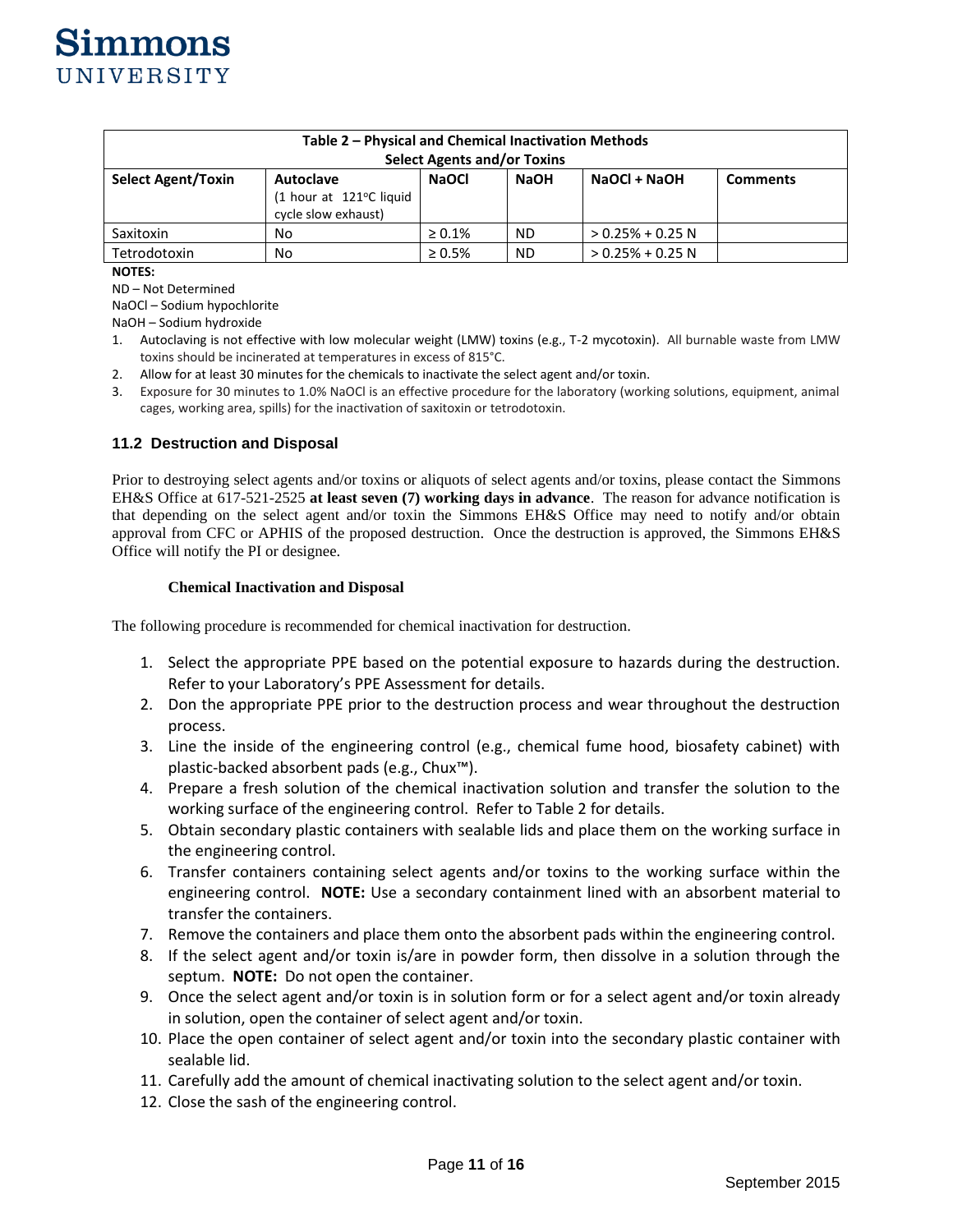- 13. Post a sign "TOXINS IN USE DO NOT USE UNLESS AUTHORIZED TO USE" on the engineering control.
- 14. Wait 30 minutes to ensure that the chemical inactivates the select agent and/or toxin.
- 15. Remove sign.
- 16. Replace the cap on the primary select agent and/or toxin container.
- 17. Place and secure the lid on the secondary plastic container.
- 18. Document the destruction of the select agent and/or toxin in laboratory select agent and/or toxin inventory log book.
- 19. Label the secondary plastic container with a completed hazardous waste label. Use the words "Inactivated/Denatured (TOXIN NAME)" for the chemical name.
- 20. Place the labeled secondary plastic container into your laboratory's Satellite Accumulation Area and contact the EH&S Office at 617-521-2525 for disposal.

#### **Physical Destruction and Disposal**

Please follow this procedure for physical destruction via an autoclave:

**REMINDER:** Autoclaving is not effective with LMW toxins (e.g., T-2 mycotoxin).

- 1. Select the appropriate PPE based on the potential exposure to hazards during the destruction. Refer to your Laboratory's PPE Assessment for details.
- 2. Don the appropriate PPE prior to the destruction process and wear throughout the destruction process.
- 3. Line the inside of the engineering control (e.g., chemical fume hood, biosafety cabinet) with plastic-backed absorbent pads (e.g., Chux™).
- 4. Transfer containers containing select agents and/or toxins to the working surface within the engineering control. **NOTE:** Use a secondary containment lined with an absorbent material to transfer the containers.
- 5. Loosen the cap of the primary select agent and/or toxin container to allow steam penetration.
- 6. Place the primary container into a biohazard sharps container.
- 7. Place sharps container into a pan used for autoclaving.
- 8. Autoclave for 1 hour at  $121^{\circ}$ C on liquid cycle (slow exhaust).
- 9. Document the destruction of the select agent and/or toxin in laboratory select agent and/or toxin inventory log book.
- 10. After autoclaving, allow time for the materials to cool before handling.
- 11. Discard the sharps container into a biohazard waste container lined with a red biohazard bag.

## **12.0 RECORDKEEPING**

Each laboratory is required to keep track of each select agent and/or toxin including aliquots and working solutions using an inventory log. On a periodic basis (at a minimum **quarterly**), the PI or designee will conduct an audit of the inventory to ensure that the inventory logs correspond to the actual inventory. If there is a discrepancy, the PI or designee will notify the RO/ARO (if applicable), the PI (if (s)he is the designee), the department administrator and Public Safety.

Testing, diagnostic, and clinical samples are not controlled as part of the inventory log process. However, when the isolates have been identified in a clinical or diagnostic material as a select agent or toxin, and those isolates are kept for future use, the isolates are added to the inventory as soon as they are stored.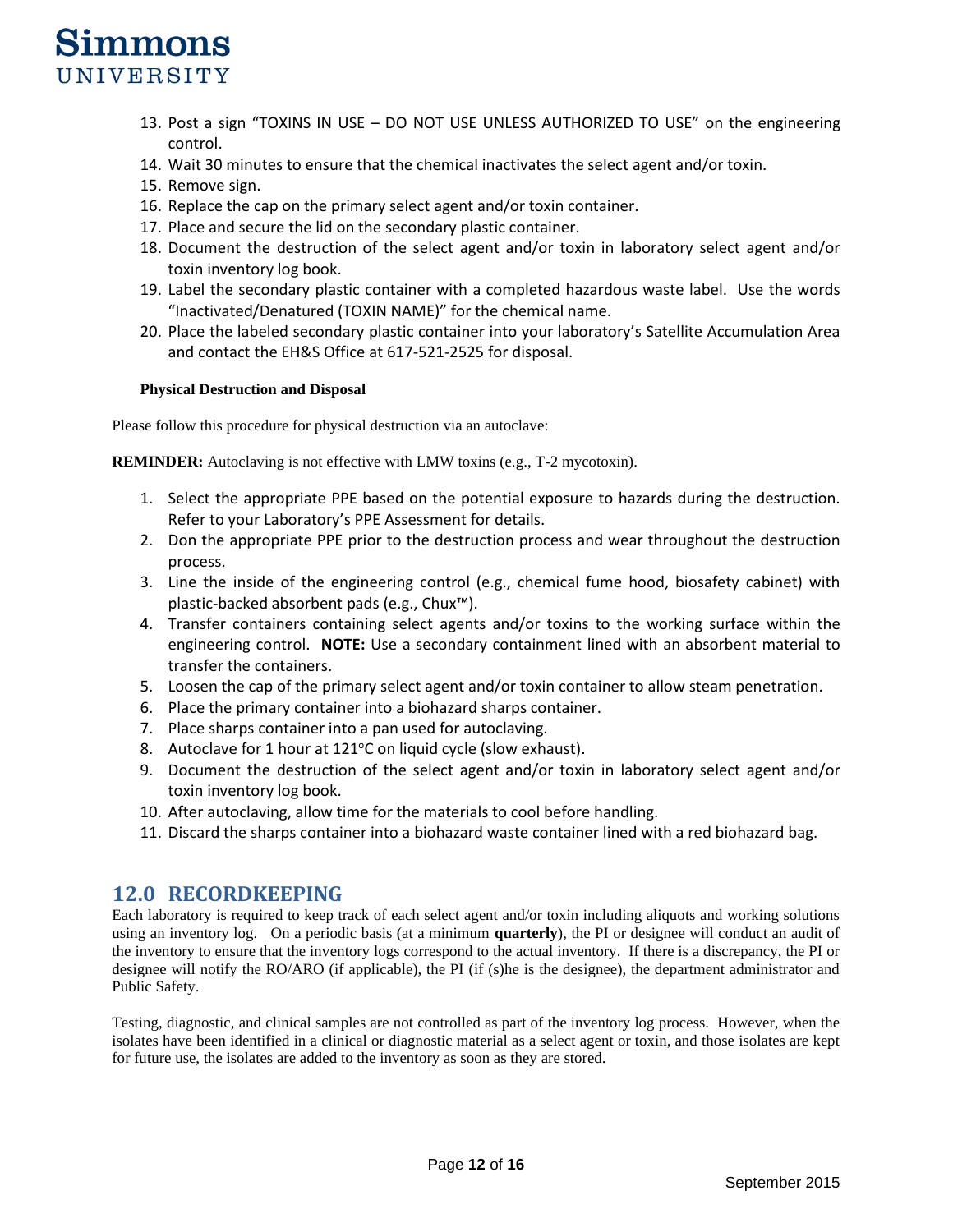The inventory log may be in the form of an electronic database (such as Microsoft (MS) Access or SQL Server), spreadsheet files (such as MS Excel), or handwritten in logbooks. Only Authorized Users will have access to this inventory log book. Laboratories are required to maintain inventory logs for at a minimum of three years and must be promptly available upon request.

The log should have the following information:

- Name of select agent and/or toxin
- Characteristics (e.g., GenBank Accession number, strain designation)
- Location (e.g., Building, Room, and Freezer #)
- Use (e.g., Biomedical, Medical Research, Clinical)
- Lab Protocol Numbers, if applicable
- External and Internal Transfers
	- o Sender/Receiver
	- o Transfer Date
	- o Number of containers, vials, tubes, etc.
	- o Amount per container, vial, tube, etc.
	- o Units
- A written explanation of any discrepancies
- **Destruction** 
	- o Method of destruction (e.g., autoclave, chemical inactivation)
	- o Procedure used (Refer to Section XI for details)
	- o Amount
	- o Units
	- o Date
	- o Name of person who performed the destruction
	- $\circ$  Location of destruction (e.g., Building, Room, and Engineering Control Identification #)
	- o Name(s) of witness(es)
- Theft or Loss
	- o Amount
	- o Units
	- o Date
	- o Which departments were notified and when (date and time)

In addition to an inventory of the select agents and/or toxins, the PI or designee must maintain:

- A list of individuals that have been granted access approval by the HHS Secretary or Administrator (a.k.a. Authorized Users).
- Information about all entries into areas containing select agents and/or toxins, including the name of the individual, name of the escort (if applicable), and date and time of entry.

## **13.0 REPORTING REQUIREMENTS**

Simmons is required by regulation (7 CFR 331.19, 9 CFR 121.19, and 42 CFR 73.19) to notify APHIS or CDC immediately upon discovery of a theft (unauthorized removal of select agent or toxin), loss (failure to account for select agent or toxin), or release (occupational exposure or release of an agent or toxin outside of the primary barriers of the biocontainment area) of a select agent and toxin. This notification may be accomplished via telephone, facsimile, or email.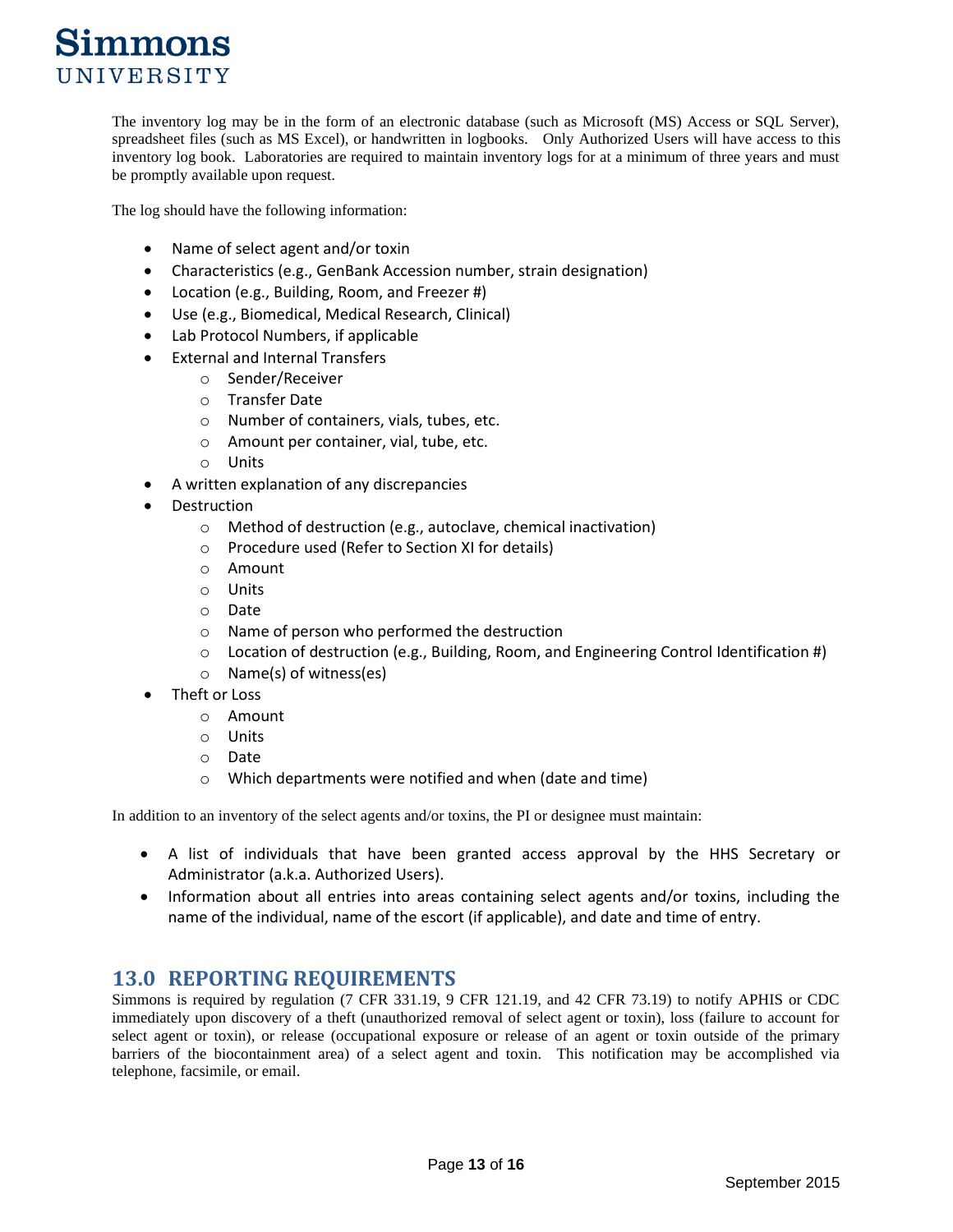After the initial reporting, this form (APHIS/CDC Form 3) must be sent to APHIS or CDC within 7 calendar days after the discovery of theft, loss, or release of select agents or toxins. For theft or loss of select agents or toxins, Simmons must notify the appropriate local, state, or federal law enforcement agencies. For release of or an exposure to select agents or toxins, Simmons may also be required to notify the appropriate local, state, and federal health agencies.

## **13.1 Theft, Suspected Theft, or Loss**

Thefts, suspected thefts, or other losses of select agents and/or toxins must be reported immediately to notify the RO/ARO (if applicable), the PI (if (s)he is the designee), the department administrator and PUBLIC SAFETY. The following information must be provided in the notification:

- The name of the select agent or toxin and any identifying information (e.g., strain)
- An estimate of the quantity lost or stolen
- An estimate of the time during which the theft or loss occurred
- The location (e.g., Building, Room, and Freezer #) for which the theft or loss occurred
- The list of state and federal agencies reported, or intends to report the theft or loss

## **13.2 Release of or Exposure to a Select Agent and/or Toxin**

A release of or exposure to a select agent and/or toxin must be reported immediately to notify the RO/ARO (if applicable), the PI (if (s)he is the designee), the department administrator and PUBLIC SAFETY. The following information must be provided in the notification:

- The name of the select agent or toxin and any identifying information (e.g., strain)
- An estimate of the quantity released
- The time and duration of the release
- The environment into which the release occurred (e.g., in the engineering control, in building or outside building)
- The location (e.g., Building, Room) from which the release occurred
- The number of individuals potentially exposed
- Actions taken to respond to the release
- Hazard posed by the release

## **13.3 Unauthorized Person**

Any unauthorized person, who gains access to select agents and/or toxins for the purpose of diversion or theft, may be reported to the PUBLIC SAFETY and may be subject to the disciplinary policies of Simmons.

## **14.0 EMERGENCY RESPONSE**

Emergencies involving select agents and/or toxins may involve but is not limited to: spills, fire and evacuation, personal exposure or injury, first aid, medical emergency, power failure, ventilation failure, and natural disasters. Below are additional guidelines specific to select agents and/or toxins.

- Spill Response
	- 1. Notify Simmons Public Safety at 617-521-1111.
	- 2. Use the appropriate decontamination, inactivation, destruction, and/or disposal method(s) as outlined in Section 9.0.
- Fire and Evacuation If you can do so safely, close, secure, and/or cover the select agent and/or toxin or containers of select agents and/or toxins before evacuating.
- Personal Exposure or Injury, First Aid, and Medical Emergency
	- 1. Immediately remove the patient/victim from the source, if it can be done safely.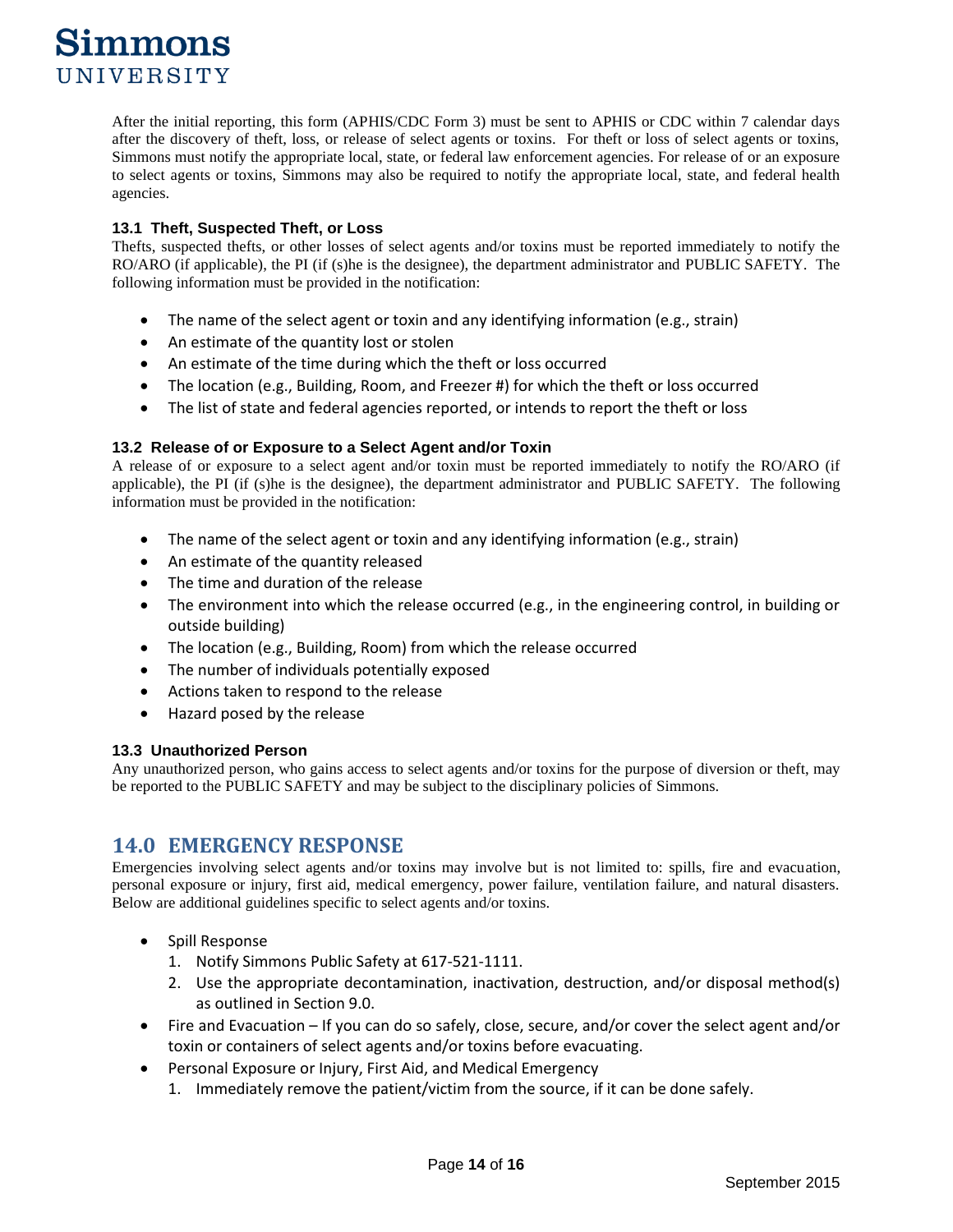- 2. Table 3 provides medical emergency response initial steps for select agents and/or toxins used in the laboratory setting at Simmons. If a toxoid or vaccine is available, then please have it available in your laboratory.
- 3. After initial steps, seek medical attention immediately.

| Table 3 - Medical Emergency Response Initial Steps<br><b>Select Agents and/or Toxins</b> |                       |                                                             |                           |                                                                                                                                                                    |                                                                                                                                                                                                                                                                                                                                                   |  |  |
|------------------------------------------------------------------------------------------|-----------------------|-------------------------------------------------------------|---------------------------|--------------------------------------------------------------------------------------------------------------------------------------------------------------------|---------------------------------------------------------------------------------------------------------------------------------------------------------------------------------------------------------------------------------------------------------------------------------------------------------------------------------------------------|--|--|
| <b>Select Agent/Toxin</b>                                                                | <b>Toxoid/Vaccine</b> | Eve                                                         | Ingestion                 | <b>Inhalation</b>                                                                                                                                                  | <b>Skin</b>                                                                                                                                                                                                                                                                                                                                       |  |  |
| Saxitoxin                                                                                | None                  | <b>Flush</b><br>with<br>tepid<br>water for<br>15<br>minutes | ND.                       | Assess<br>situation; if<br>difficulty<br>breathing,<br>administer<br>oxygen,<br>administer<br>CPR using a<br>barrier,<br>if<br>trained and<br>able to do<br>safely | If you able to do safely,<br>remove clothing down to<br>undergarments and place<br>biohazard waste<br>in<br>bag;<br>the<br>Wash<br>and<br>rinse<br>contaminated<br>skin<br>using<br>soap and water; Be careful<br>not to break the skin;<br>Cover all wounds; Cover<br>with blanket or another<br>item to prevent shock and<br>loss of body heat. |  |  |
| Tetrodotoxin                                                                             | None                  | <b>ND</b>                                                   | Do not induce<br>vomiting | <b>ND</b>                                                                                                                                                          |                                                                                                                                                                                                                                                                                                                                                   |  |  |

**NOTES:** 

CPR – Cardiopulmonary resuscitation

ND – Not Determined

- Power or Ventilation Failure and Natural Disasters
	- o Stop work.
	- o If you can do so safely:
		- Close, secure, and/or cover the select agent and/or toxin or containers of select agents and/or toxins.
		- Transfer containers of select agents or toxins to their secure storage location.
		- If the storage is within an engineering control (e.g., chemical fume hood, biosafety cabinet), lower the sash and post a sign that "TOXINS – DO NOT USE UNLESS AUTHORIZED TO USE".

## **15.0 REFERENCES**

The following documents were used and reviewed during the development of this SOP:

- 7 CFR Part 331 *Possession, Use, and Transfer of Select Agents and Toxins,* current as of September 30, 2013
- 9 CFR Part 121 *Select Agents and Toxins,* current as of September 30, 2013
- 42 CFR Part 73 *Possession, Use, and Transfer of Select Agents and Toxins,* current as of September 30, 2013
- HHS CDC/NIH, HHS Publication Number: 21-1112, *Biosafety in Microbiological and Biomedical Laboratories (BMBL), 5th Edition,* dated December 2009
- CDC, Division of Select Agents and Toxins, APHIS, Agriculture Select Agent Program, *Guidance on the Inventory of Select Agents and Toxins*, dated March 14, 2013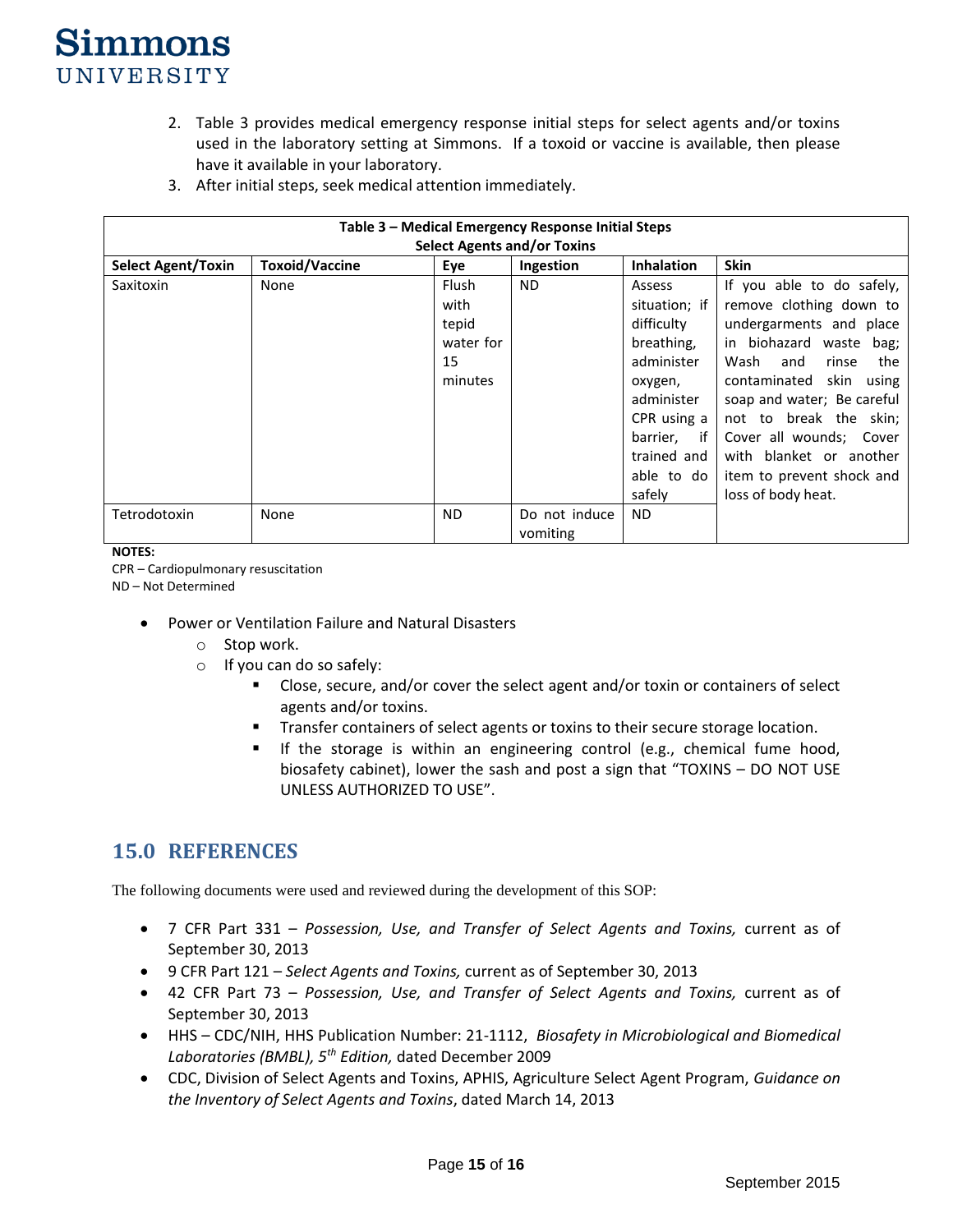- John Hopkins Safety Manual Policy Number HSE 505, *Acquisition and Use of Select Agents & Toxins*, dated September 20, 2013
- National Select Agent Registry, *Security Risk Assessments*, dated March 25, 2013
- HHS CDC, Division of Select Agents and Toxins/USDA APHIS, Agriculture Select Agent Program, *Select Agents and Toxins Security Information Document,* dated March 8, 2007
- University of Pennsylvania, *Destruction of Select Agents Procedures,* dated November 9, 2009
- The University of Iowa, *Toxin Inactivation Information,* no date provided on document
- CDC, *Guide to Developing an Incident Response Plan* presentation, no date provided on presentation
- CDC, Morbidity and Mortality Weekly Report, December 6, 2002, Article entitled "*Laboratory Security and Emergency Response Guidance for Laboratories Working with Select Agents"*
- Simmons University, *Controlled Substance Researchers' Guide,* dated August 7, 2013
- CDC Emergency Response Card for Tetrodotoxin, viewed October 17, 2013